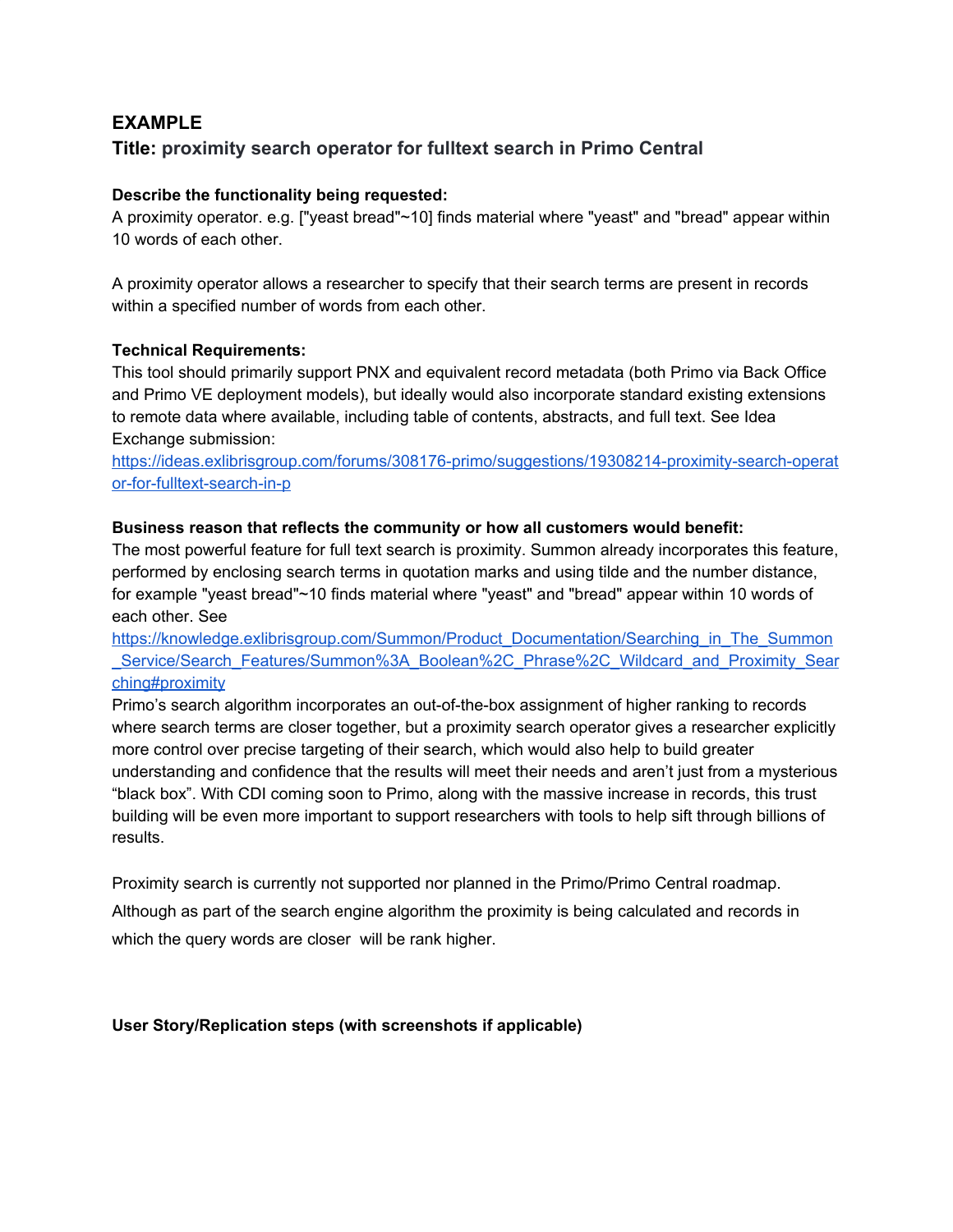Example of a search in Summon (without proximity operator):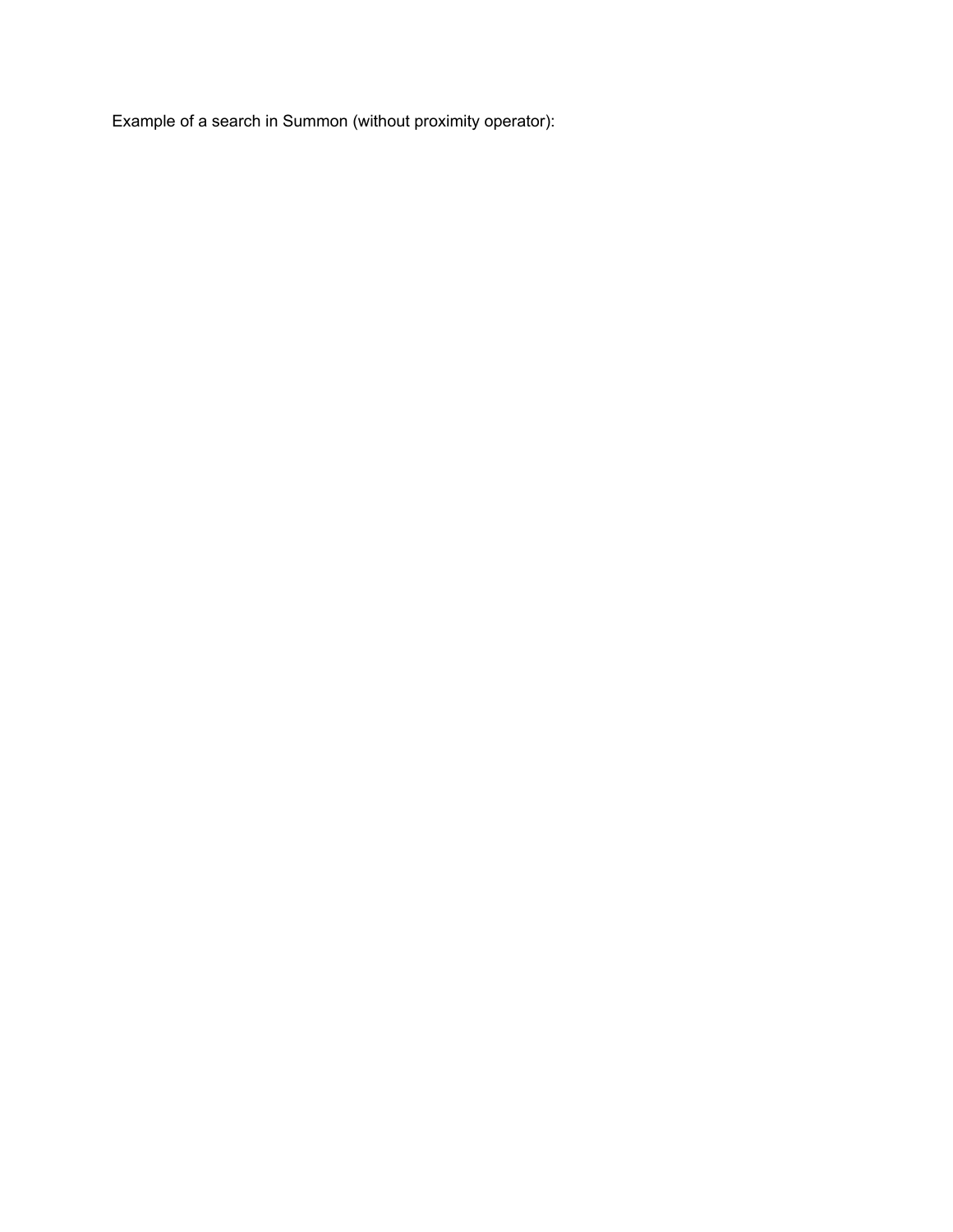Example of a search in Summon (with proximity operator):